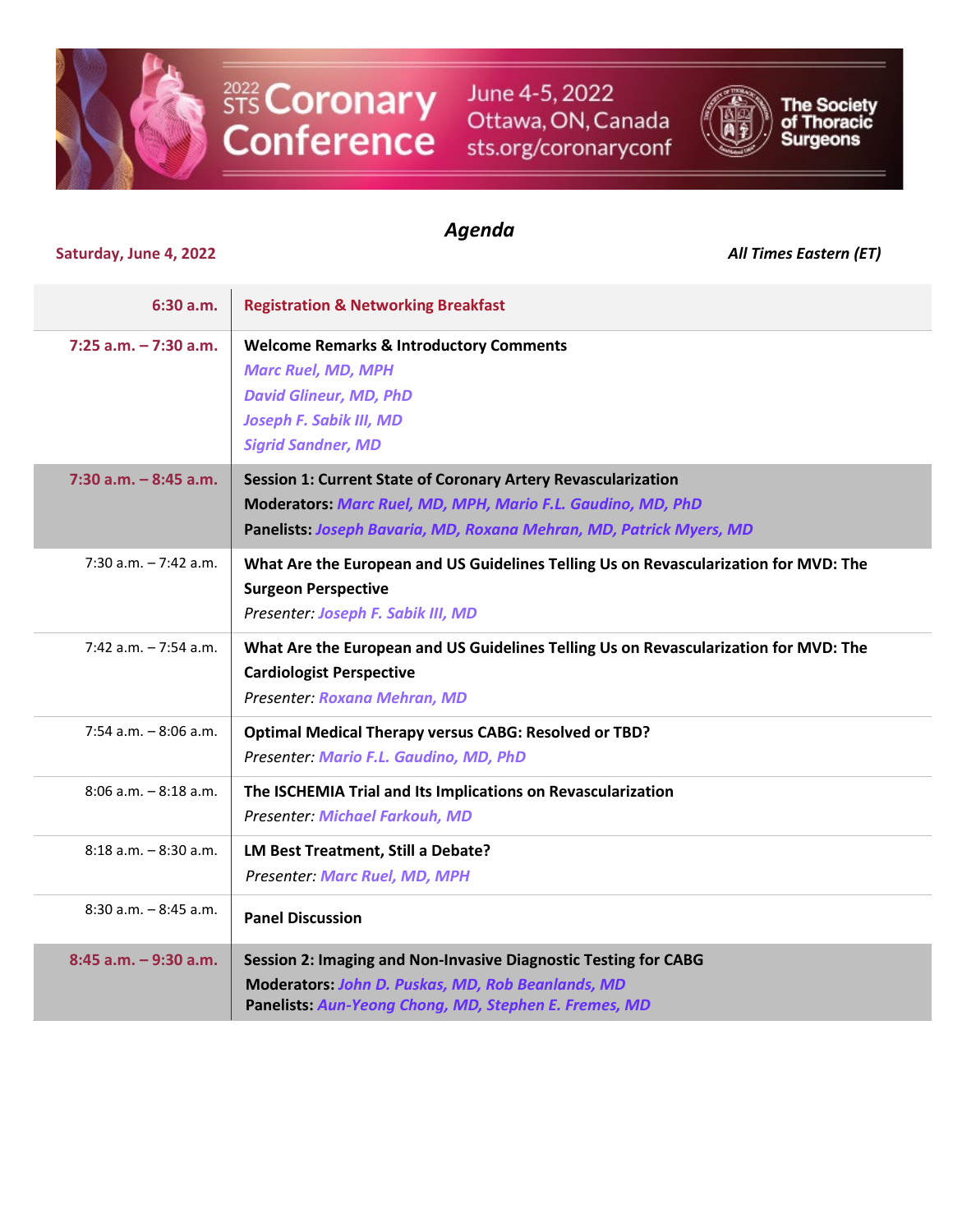| $8:45$ a.m. $-8:52$ a.m.    | Angio CT and CT FFR for CABG - How Useful Is It?<br>Presenter: Torsten Doenst, MD, PhD                                                                                               |
|-----------------------------|--------------------------------------------------------------------------------------------------------------------------------------------------------------------------------------|
| $8:52$ a.m. $-8:59$ a.m.    | IVUS and OCT for CABG - How Useful Is It?<br><b>Presenter: Aun Yoen Chong, MD</b>                                                                                                    |
| $8:59$ a.m. $-9:06$ a.m.    | Ischemia and Viability Testing for CABG - How Useful Is It?<br><b>Presenter: Rob Beanlands, MD</b>                                                                                   |
| $9:06$ a.m. $-9:13$ a.m.    | Imaging for Diagnosis of Coronary Artery Disease in Women<br>Presenter: Viviany Taqueti, MD, MPH                                                                                     |
| $9:13$ a.m. $-9:30$ a.m.    | <b>Panel Discussion</b>                                                                                                                                                              |
| $9:30$ a.m. $-10:30$ a.m.   | <b>Session 3: Conduit Selection</b><br><b>Moderators: David P. Taggart, MD, Sigrid Sandner, MD</b><br>Panelists: Mario F.L. Gaudino, MD, PhD, James Tatoulis, MD, Faisal Bakaeen, MD |
| $9:30$ a.m. $-9:42$ a.m.    | Why Should We Use the RITA as the Second Arterial Graft?<br>Presenter: David P. Taggart, MD                                                                                          |
| $9:42$ a.m. $-9:54$ a.m.    | The Radial Artery - For Every Patient and Every Surgeon?<br>Presenter: Mario F.L. Gaudino, MD, PhD                                                                                   |
| $9:54$ a.m. $-10:06$ a.m.   | Who Still Uses RGEA in 2022?<br>Presenter: Hirokuni Arai, MD, PhD                                                                                                                    |
| $10:06$ a.m. $-10:18$ a.m.  | Can We Transform a Vein into an Artery with the No-Touch Harvest Technique?<br>Presenter: Ki-Bong Kim, MD                                                                            |
| $10:18$ a.m. $-10:30$ a.m.  | Will the Results of the ROMA Trial Be Different than the ART Trial?<br>Presenter: Stephen E. Fremes, MD                                                                              |
| 10:30 $a.m. - 11 a.m.$      | <b>Break/Exhibits</b>                                                                                                                                                                |
| 11 a.m. $-$ 12:15 p.m.      | <b>Session 4: Conduit Harvest</b><br>Moderators: David Glineur, MD, PhD, Michael Vallely, MBBS, PhD<br>Panelists: Pierre Voisine, MD, Fraser Rubens, MD, Gloria Färber               |
| $11$ a.m. $-11:07$ a.m.     | ITA Harvest - Pedicled versus Skeletonized: Benefits and Risks<br>Presenter: Andre Lamy, MD, MHSc                                                                                    |
| $11:07$ a.m. $-11:14$ a.m.  | ITA Skeletonization Harvest - Technique, Tips, and Tricks<br>Presenter: Thomas Schwann, MD, MBA                                                                                      |
| 11:14 $a.m. - 11:24$ $a.m.$ | <b>Panel Discussion</b>                                                                                                                                                              |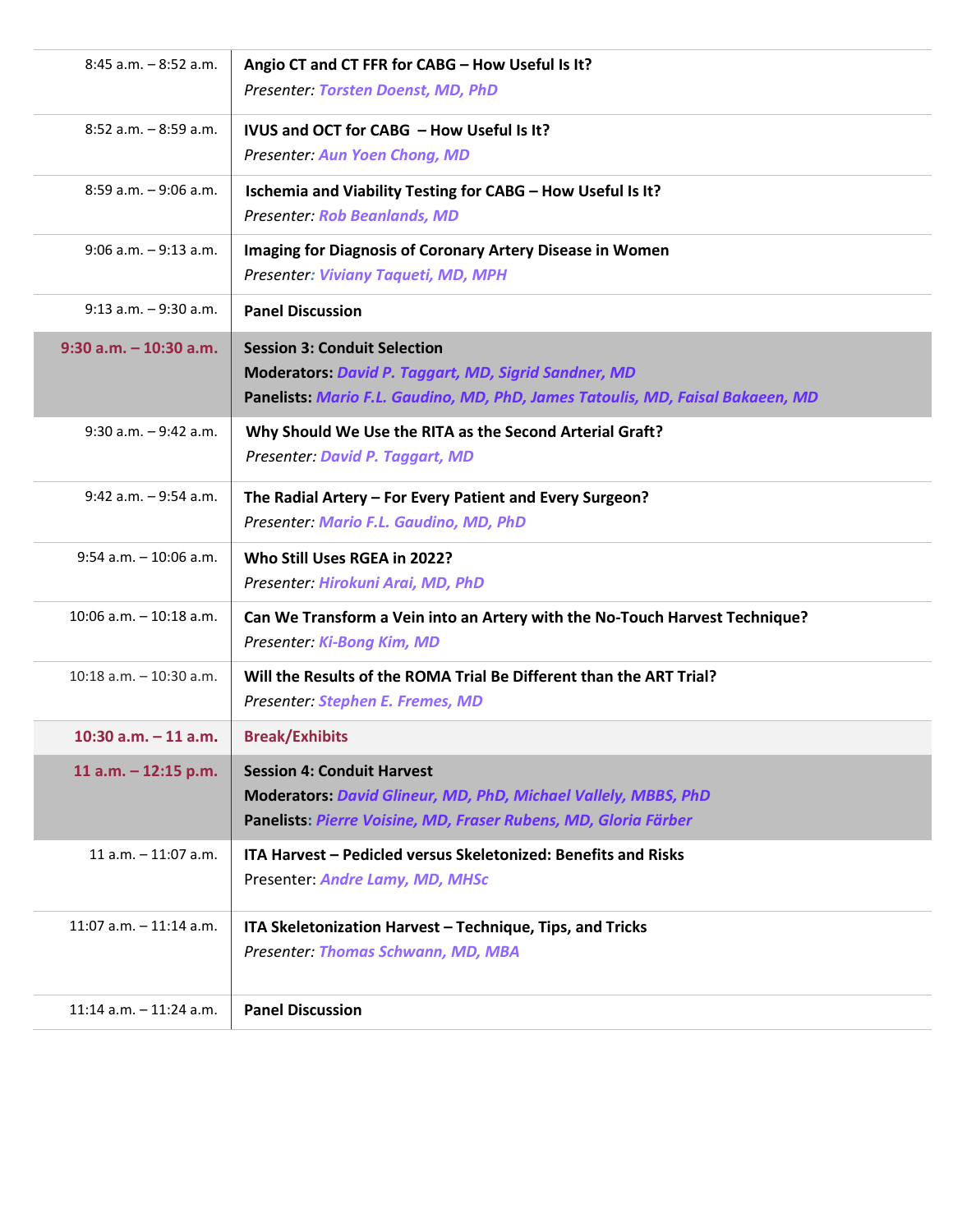| $11:24$ a.m. $-11:31$ a.m. | The Radial Artery Open Harvest: How I Use It<br><b>Presenter: James Tatoulis, MD</b>                                                                                                            |
|----------------------------|-------------------------------------------------------------------------------------------------------------------------------------------------------------------------------------------------|
| $11:31$ a.m. $-11:38$ a.m. | Endoscopic Harvesting of the Radial - Tips and Tricks<br>Presenter: Harry Lapierre, MD, FRCSC                                                                                                   |
| $11:38$ a.m. $-11:43$ a.m. | <b>Panel Discussion</b>                                                                                                                                                                         |
| $11:43$ a.m. $-11:50$ a.m. | Technical Approach to SVG Harvesting - Endoscopic: How I Use the SVG<br><b>Presenter: Elaine Tseng, MD</b>                                                                                      |
| $11:50$ a.m. $-11:57$ a.m. | Technical Approach to SVG Harvesting - No-Touch Technique: How I Use the SVG<br>Presenter: Ki-Bong Kim, MD                                                                                      |
| 11:57 a.m. $-$ 12:04 p.m.  | Debate: Open versus Endoscopic SVG Harvesting - Pro Open Harvest<br>Presenter: Matthias Thielmann, MD, PhD                                                                                      |
| 12:04 p.m. - 12:11 p.m.    | Debate: Open versus Endoscopic SVG Harvesting - Pro Endoscopic Harvest<br>Presenter: Dawn S. Hui, MD                                                                                            |
| 12:11 p.m. $-$ 12:25 p.m.  | <b>Panel Discussion</b>                                                                                                                                                                         |
| 12:25 p.m. - 12:55 p.m.    | <b>Session 5: Technical Panel Case Discussion</b><br>Moderators: Thomas Schwann, MD, MBA, Elaine Tseng, MD<br>Panelists: Piroze Davierwala, MD, Matthias Thielmann, MD, PhD, James Tatoulis, MD |
| 12:25 p.m. - 12:30 p.m.    | The ITA Has a Hematoma after Harvest: What Do I Do?<br>Presenter: Faisal Bakaeen, MD                                                                                                            |
| 12:30 p.m. - 12:35 p.m.    | The Radial Is Calcified: What Do I Do?<br>Presenter: Umberto Benedetto, MD, PhD                                                                                                                 |
| 12:35 p.m. - 12:40 p.m.    | The SVG Has Varicosities: What Do I Do?<br>Presenter: Alicja Zientara, MD                                                                                                                       |
| 12:40 p.m. $-$ 12:45 p.m.  | That Graft Is Too Short: What Do I Do?<br><b>Presenter: Gry Dahle, MD</b>                                                                                                                       |
| 12:45 p.m. - 12:55 p.m.    | <b>Panel Discussion</b>                                                                                                                                                                         |
| 12:55 p.m. $-$ 1:40 p.m.   | <b>Lunch &amp; Industry Symposium</b>                                                                                                                                                           |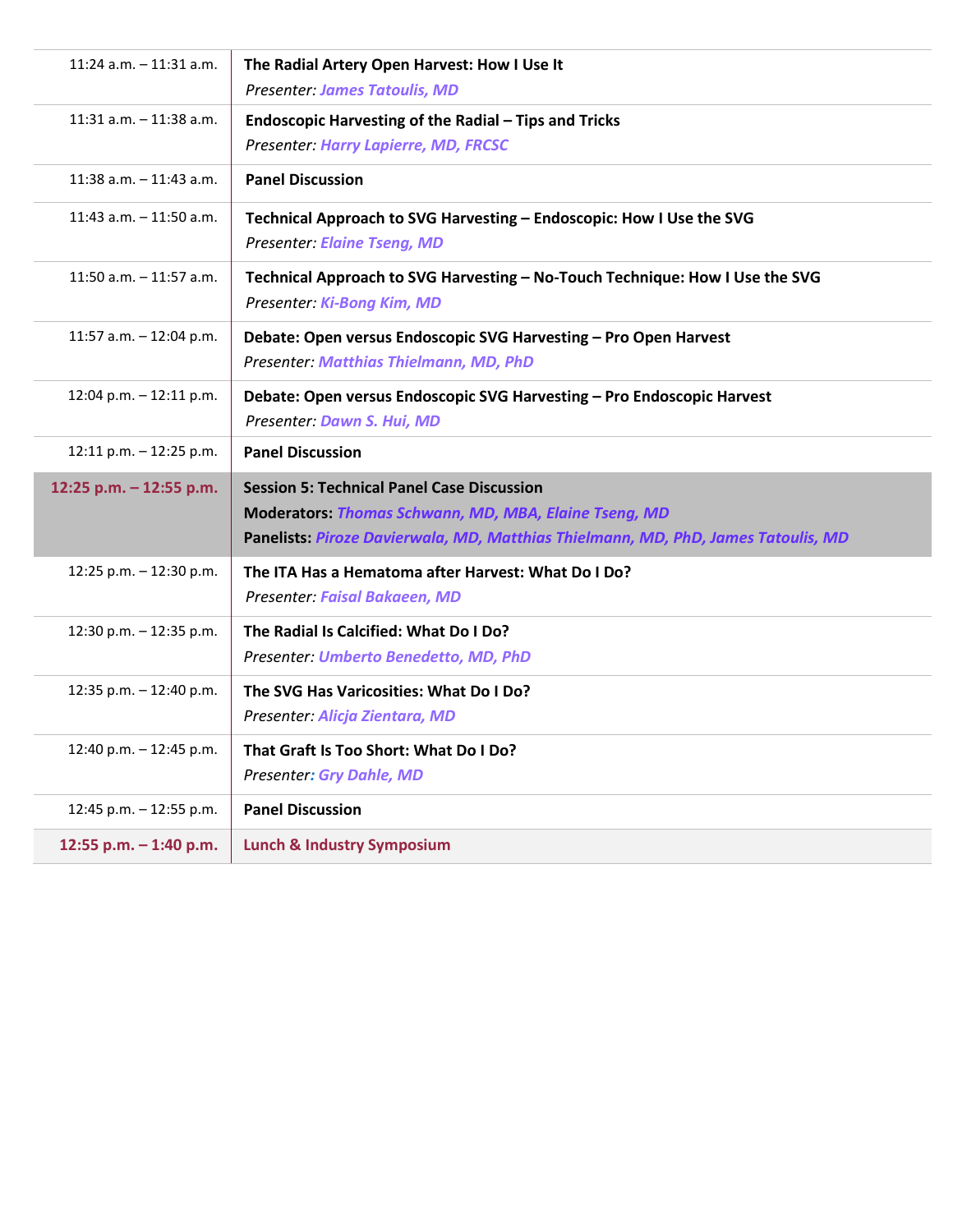| 1:40 p.m. $-$ 2:00 p.m.   | <b>Keynote Lecture</b><br>Presenter: John H. Calhoon, MD, STS President<br>Introduction By: Joseph F. Sabik III, MD                                                                                                 |
|---------------------------|---------------------------------------------------------------------------------------------------------------------------------------------------------------------------------------------------------------------|
| $2:00$ p.m. $-2:10$ p.m.  | Lecture: The Role of the Thoracic Surgery Foundation in Coronary Surgery Research and<br><b>Education</b><br>Presenter: Joseph Bavaria, MD<br>Introduction By: Marc Ruel, MD, MPH                                   |
| $2:10$ p.m. $-3:40$ p.m.  | Session 6: Graft Configuration - Master the Techniques<br><b>Moderators: Pierre-Yves Etienne, MD, Faisal Bakaeen, MD</b><br>Panelists: Joseph F. Sabik III, MD, Frank Sellke, MD, Piroze M. Davierwala, MD, MS, MCh |
| $2:10$ p.m. $-2:25$ p.m.  | <b>Composite Graft Configurations: How I Do It</b><br><b>Presenter: David Glineur, MD, PhD</b>                                                                                                                      |
| $2:25$ p.m. $- 2:40$ p.m. | Decision-Making in Composite Graft Configurations: Technical Considerations for Y and T Grafts<br><b>Presenter: Pierre Voisine, MD</b>                                                                              |
| $2:40$ p.m. $-2:55$ p.m.  | In-Situ Internal Thoracic Arteries: RITA to LAD<br><b>Presenter: Fraser Rubens, MD</b>                                                                                                                              |
| $2:55$ p.m. $-3:10$ p.m.  | In-Situ Internal Thoracic Arteries: RITA to OM<br>Presenter: Joseph F. Sabik III, MD                                                                                                                                |
| $3:10$ p.m. $-3:25$ p.m.  | <b>Sequential Grafting on the Lateral Wall</b><br>Presenter: Gloria Färber, MD                                                                                                                                      |
| $3:25$ p.m. $-3:40$ p.m.  | Elongation of the In-Situ RITA, the I Technique<br><b>Presenter: Michael Vallely, MBBS, PhD</b>                                                                                                                     |
| $3:30$ p.m. $-4:10$ p.m.  | <b>Break/Exhibits</b>                                                                                                                                                                                               |
| 4:10 p.m. $-$ 4:50 p.m.   | <b>Abstract Session 1A</b><br>Moderators: Gloria Färber, MD, Gianluca Torregrossa, MD                                                                                                                               |
|                           |                                                                                                                                                                                                                     |
|                           | Deep Sternal Wound Infection and Mortality in Cardiac Surgery: A Meta-Analysis                                                                                                                                      |

| 4:10 p.m. $-$ 4:20 p.m. | Roberto Perezgrovas-Olaria, MD, Katia Audisio, MD, Gianmarco Cancelli, MD, Mohamed Rahouma, MD,<br>Mudathir Ibrahim, MD, Giovanni Jr. Soletti, MD, David Chadow, MD, Michelle Demetres, MLIS, Leonard<br>N. Girardi, MD, Mario Gaudino, MD, MSCE, PhD |
|-------------------------|-------------------------------------------------------------------------------------------------------------------------------------------------------------------------------------------------------------------------------------------------------|
| 4:20 p.m. $-$ 4:30 p.m. | Application of Microwave Surgical Instrument for No-Touch Saphenous Vein-Graft Harvesting: A<br><b>Preliminary Report to Take One Step Further with Promising Technique</b>                                                                           |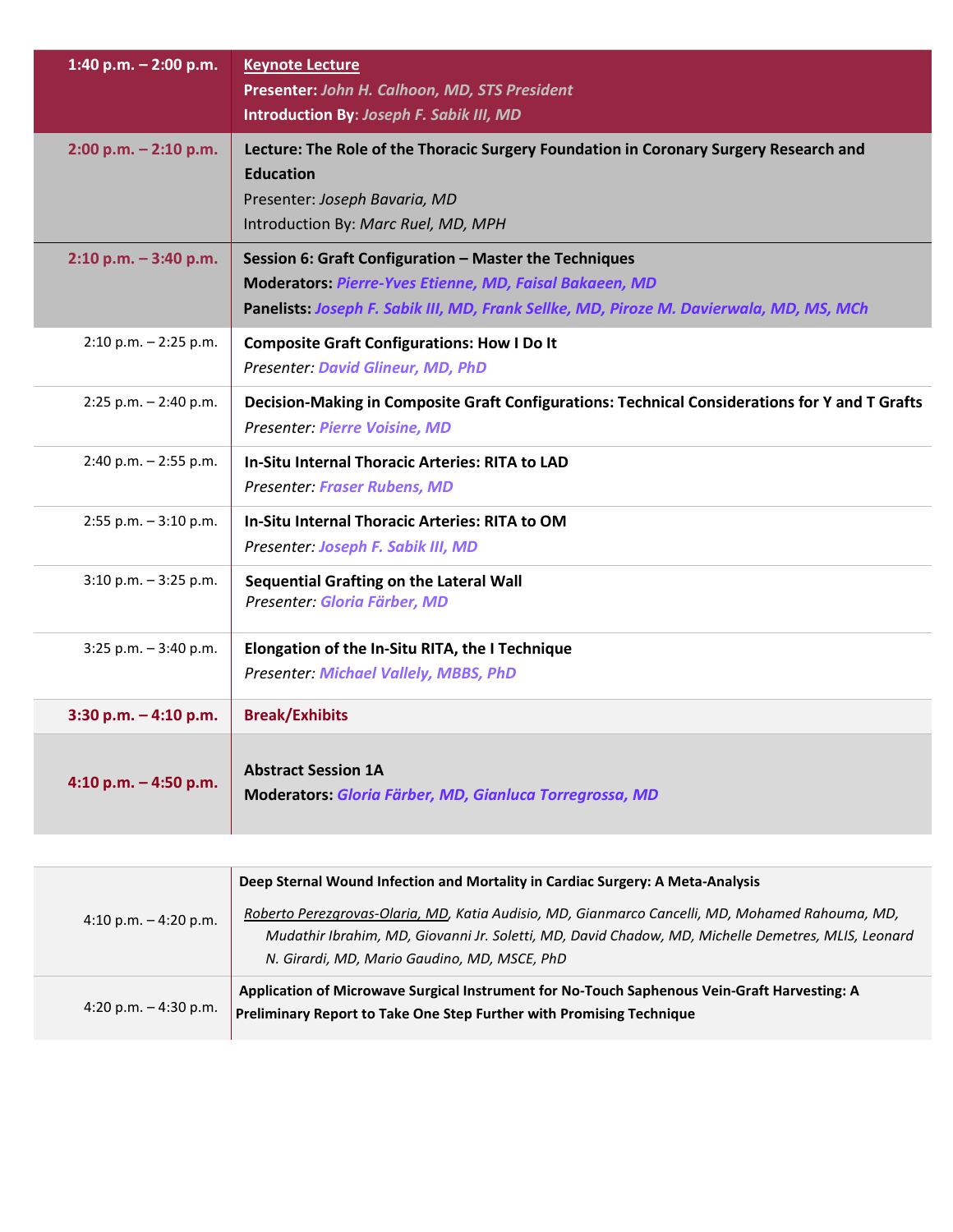|                          | Kota Itagaki, Kay Maeda, Masayuki Otani, Ryuichi Taketomi, Koki Ito, Yusuke Suzuki, Tomoyuki Suzuki,<br>Shintaro Katahira, Goro Takahashi, Kiichiro Kumagai, Yoshikatsu Saiki    |
|--------------------------|----------------------------------------------------------------------------------------------------------------------------------------------------------------------------------|
| 4:30 p.m. $-$ 4:40 p.m.  | Non-Reversed Saphenous Vein Is Safe and Facile in Coronary Bypass Surgery                                                                                                        |
|                          | Robert Boova, MD, Christopher McAndrew, DNP, CRNP David DeFazio MD, Mohammed Kashem, MD, PhD,<br>G. William Moser, MSN, CRNP, Yoshia Toyoda, MD, PhD, Kenji Minakata, MD, PhD    |
| 4:40 p.m. $-$ 4:50 p.m.  | Concomitant Coronary and Carotid Artery Disease: Systematic Review and Network Meta-Analysis of<br><b>Available Surgical Treatments</b>                                          |
|                          | Fabio Ramponi, Michael Seco, Dong Fang Zhao, David Arpon, Suhanya Seimon, Paul Bannon, Leonard<br>Kritharides, John Puskas, Michael Vallely                                      |
| $3:40$ p.m. $-4:50$ p.m. | <b>Abstract Session 1B</b><br>Moderators: Dawn Hui, MD, Milan Milojevic, MD                                                                                                      |
| $3:40$ p.m. $-3:50$ p.m. | Feasibility of Pulmonary Vein Isolation and Left Atrial Appendage Ligation at the Time of Off-Pump<br>Coronary Artery Revascularization for the Treatment of Atrial Fibrillation |
|                          | Aaron Tipton, MD, Matthew Janko, MD, Pablo Ruda Vega, MD, Gregory Rushing, MD                                                                                                    |
| 3:50 p.m. $-4:00$ p.m.   | Patients with New-Onset Atrial Fibrillation after Coronary Artery Bypass with Concomitant Left Atrial<br>Appendage Ligation Require No Formal Anticoagulation                    |
|                          | Jessa Deckwa BS, Usman Aslam DO, MPH, MS, Amina Khalpey PhD, Yash Suri MS, Zain Khalpey MD, PhD                                                                                  |
| 4:00 p.m. $-$ 4:10 p.m.  | Placental Membrane Placement Reduces Postoperative Atrial Fibrillation Following Cardiothoracic<br><b>Surgery</b>                                                                |
|                          | Jessa Deckwa BS, Usman Aslam DO, MPH, MS, Amina Khalpey PhD, Jessie Anderson BS, Zain Khalpey MD,<br>PhD                                                                         |
|                          | Sex Differences in Multiple Arterial Coronary Artery Bypass Grafting                                                                                                             |
| 4:10 p.m. $-$ 4:20 p.m.  | Justin Ren, Alistair Royse, Colin Royse                                                                                                                                          |
| 4:20 p.m. $-$ 4:30 p.m.  | The Influence of Coronary Surgical Experience on Selection of Total Arterial Grafting Strategies Based on<br>Hemodynamic Predictors of Optimal Myocardial Perfusion              |
|                          | Krish Chaudhuri, Steve Waganivavalagi, Paget Milsom, Nicolas P Smith                                                                                                             |
|                          | Machine Learning Models with Intraoperative Features Improve Risk Predictions Following CABG                                                                                     |
| 4:30 p.m. $-$ 4:40 p.m.  | Willa Potosnak, Keith A. Dufendach, David Kaczorowski, Kyle Miller, Artur Dubrawski                                                                                              |
| 4:50 p.m. $-5:35$ p.m.   | <b>Session 7: CABG and FFR</b>                                                                                                                                                   |
|                          | Moderator: Mario F.L. Gaudino, MD, PhD, Roxana Mehran, MD                                                                                                                        |
|                          | Panelists: Sigrid Sandner, MD, Pierre-Yves Etienne, MD, Stephen E. Fremes, MD                                                                                                    |
| 4:50 p.m. $-5:05$ p.m.   | <b>FFR and CABG</b>                                                                                                                                                              |
|                          | <b>Presenter: David Glineur, MD, PhD</b>                                                                                                                                         |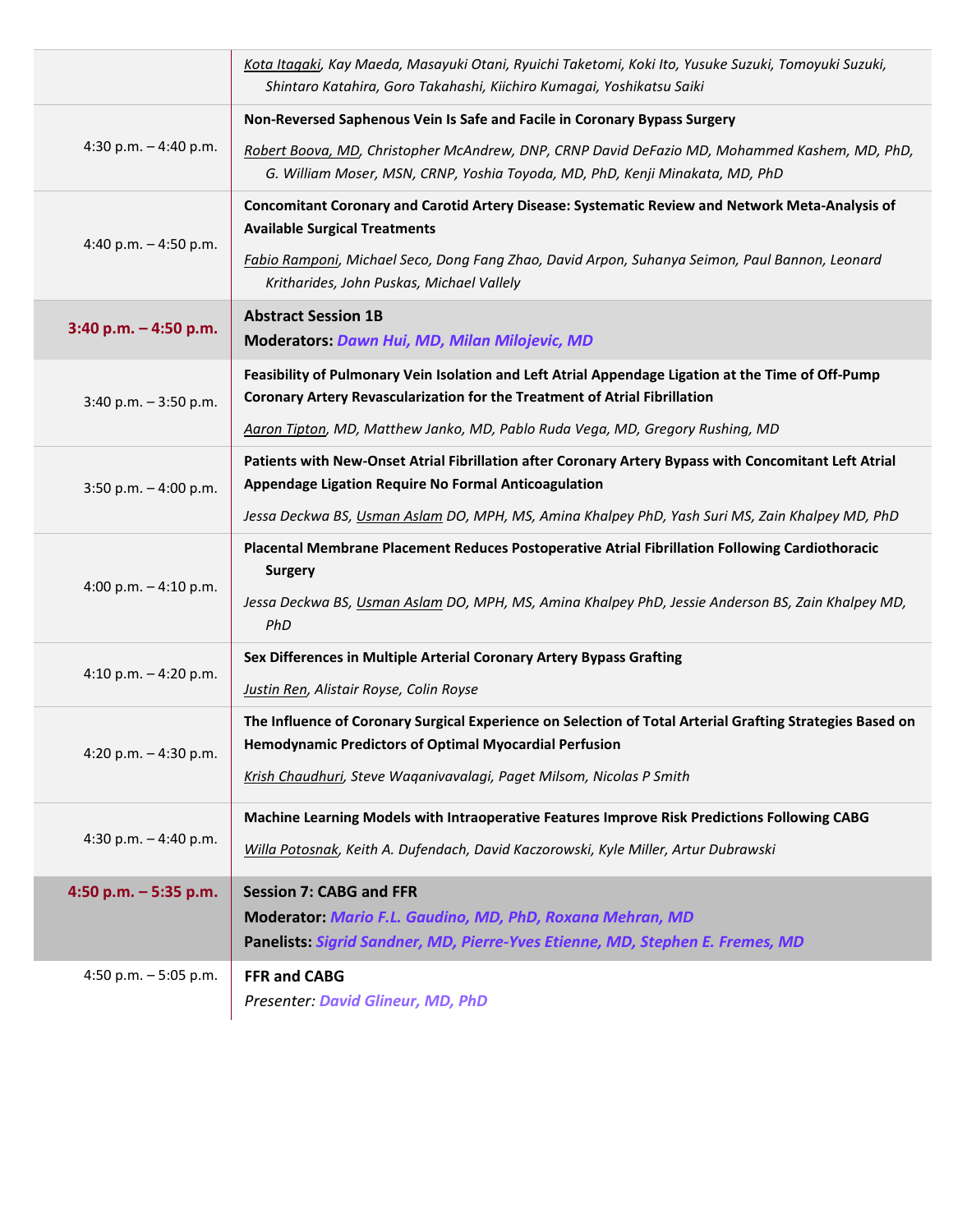| 5:05 p.m. $-5:20$ p.m.   | Intermediate Lesions: What to Do with Non-Severe Stenoses of the RCA and RCX and Why<br>Presenter: Torsten Doenst, MD, PhD                                                          |
|--------------------------|-------------------------------------------------------------------------------------------------------------------------------------------------------------------------------------|
| 5:20 p.m. $-5:35$ p.m.   | <b>FAME 3: A Cardiologist's Approach and Interpretation of FFR</b><br><b>Presenter: Aun-Yeong Chong, MD</b>                                                                         |
| 5:35 p.m. $-6:23$ p.m.   | Session 8: On-Pump CABG, Endarterectomy, Low EF<br>Moderators: Dawn S. Hui, MD, Teresa M. Kieser, MD, PhD<br>Panelists: Joseph Bavaria, MD, Frank W. Sellke, MD, Andreas Böning, MD |
| 5:35 p.m. $-$ 5:47 p.m.  | CAD and Ischemic MR - Leave, Repair, or Replace?<br><b>Presenter: Marc Gillinov, MD</b>                                                                                             |
| 5:47 p.m. $-5:59$ p.m.   | Strategies for CABG in <30% EF: On-Pump, Off-Pump, Impella?<br>Presenter: Faisal Bakaeen, MD                                                                                        |
| 5:59 p.m. $-6:11$ p.m.   | Full Metal Jacket: What Do I Do?<br>Presenter: John D. Puskas, MD                                                                                                                   |
| $6:11$ p.m. $-6:23$ p.m. | <b>Intra-Operative TTFM and Echo Conduit Evaluation</b><br>Presenter: Hirokuni Arai, MD, PhD                                                                                        |
| 7:00 p.m.                | <b>STS Coronary Conference Reception</b>                                                                                                                                            |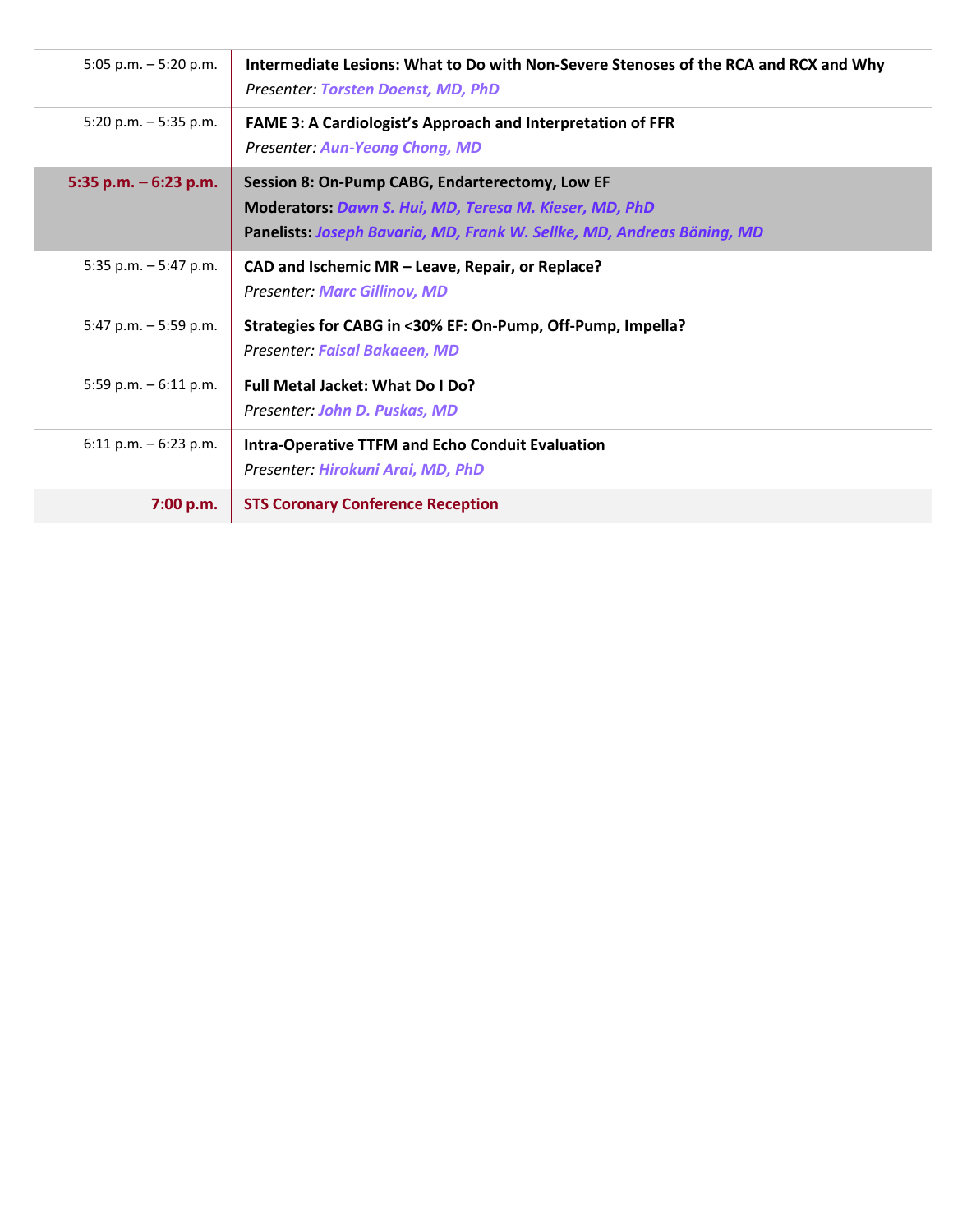| 7:00 a.m.                | <b>Registration &amp; Networking Breakfast</b>                                                                                                                                                               |
|--------------------------|--------------------------------------------------------------------------------------------------------------------------------------------------------------------------------------------------------------|
| $7:25$ a.m. $-7:30$ a.m. | <b>Welcome Back</b>                                                                                                                                                                                          |
| $7:30$ a.m. $-8:30$ a.m. | Session 9: Off-Pump CABG: How I Do It, Tips and Tricks<br>Moderators: David P. Taggart, MD, Umberto Benedetto, MD, PhD<br>Panelists: Hirokuni Arai, MD, PhD, Michael Vallely, MBBS, PhD, Alicja Zientara, MD |
| $7:30$ a.m. $-7:45$ a.m. | Who Are the Patients That Benefit the Most from OPCAB?<br>Presenter: David P. Taggart, MD                                                                                                                    |
| $7:45$ a.m. $-8:00$ a.m. | Positioning and Technical Tricks in Off-Pump: Heart Positioning, Target Exposure<br>Presenter: John D. Puskas, MD                                                                                            |
| $8:00$ a.m. $-8:15$ a.m. | <b>Options for Proximal Anastomosis in Off-Pump</b><br>Presenter: Hiroyuki Nakajima, MD, PhD                                                                                                                 |
| $8:15$ a.m. $-8:30$ a.m. | No Aortic Anastomoses: Options, Approaches, and Outcomes<br><b>Presenter. Umberto Benedetto</b>                                                                                                              |
| $8:30$ a.m. $-9:45$ a.m. | Session 10: Minimally Invasive CABG: How I Do It<br>Moderators: Marc Ruel, MD, MPH, David Glineur, MD, PhD<br>Panelists: Bob Kiaii MD, Gry Dahle, MD, Bobby Yanagawa, MD, PhD                                |
| $8:30$ a.m. $-8:37$ a.m. | The Robotic Approach of Minimally Invasive LAD Revascularization: Tips and Tricks<br>Presenter: Gianluca Torregrossa, MD                                                                                     |
| $8:37$ a.m. $-8:44$ a.m. | The Thoracoscopic Approach of Minimally Invasive LAD Revascularization: Tips and Tricks<br>Presenter: Pierre-Yves Etienne, MD                                                                                |
| $8:44$ a.m. $-8:51$ a.m. | The Direct Vision Approach of Minimally Invasive LAD Revascularization: Tips and Tricks<br>Presenter: Keita Kikuchi, MD, PhD                                                                                 |
| $8:51$ a.m. $-9:06$ a.m. | <b>Panel Discussion</b>                                                                                                                                                                                      |
| $9:06$ a.m. $-9:14$ a.m. | Multi-Vessel Small Thoracotomy: My Technique, Tips, and Tricks<br>The Direct Approach with LITA and Radial<br>Presenter: Marc Ruel, MD, MPH                                                                  |
| $9:14$ a.m. $-9:22$ a.m. | Multi-Vessel Small Thoracotomy: My Technique, Tips, and Tricks<br>The Direct Approach with BITA Composite<br>Presenter: Piroze M. Davierwala, MD, MS, MCh                                                    |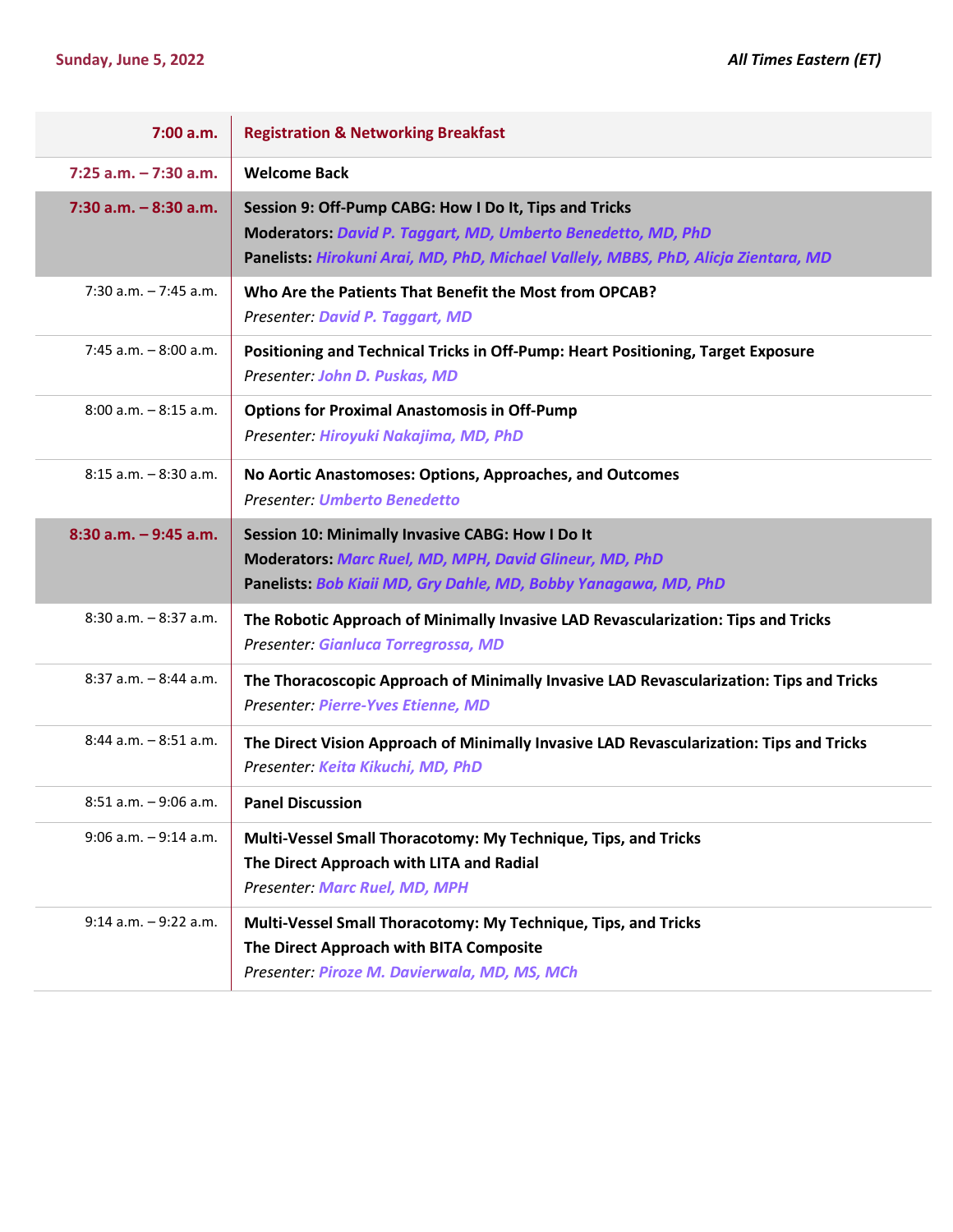| $9:22$ a.m. $-9:30$ a.m.   | Multi-Vessel Robotic: My Technique, Tips, and Tricks<br>The Full Endoscopic Approach: TECABG<br>Presenter: Husam H. Balkhy, MD                                                     |
|----------------------------|------------------------------------------------------------------------------------------------------------------------------------------------------------------------------------|
| $9:30$ a.m. $-9:45$ a.m.   | <b>Panel Discussion</b>                                                                                                                                                            |
| $9:45$ a.m. $-10:15$ a.m.  | <b>Session 11: Hybrid Revascularization</b><br>Moderators: John D. Puskas, MD, Husam H. Balkhy, MD<br>Panelists: Bob B. Kiaii, MD, Gianluca Torregrossa, MD, Aun-Yoen Chong, MD    |
| $9:45$ a.m. $-9:52$ a.m.   | The Heart Team Approach to Patient Selection for Hybrid Revascularization<br><b>Presenter: Gry Dahle, MD</b>                                                                       |
| $9:52$ a.m. $-9:59$ a.m.   | <b>Staging of the Hybrid Procedure: Who Goes First?</b><br>Presenter: Bobby Yanagawa, MD, PhD                                                                                      |
| $9:59$ a.m. $-10:06$ a.m.  | Hybrid Revascularization: How to Do It?<br>Presenter: Bob B. Kiaii, MD                                                                                                             |
| $10:06$ a.m. $-10:15$ a.m. | <b>Panel Discussion</b>                                                                                                                                                            |
| $10:15$ a.m. $-10:45$ a.m. | <b>Break/Exhibits</b>                                                                                                                                                              |
| 10:45 $a.m. - 11:35 a.m.$  | <b>Session 12: Post-Operative Medical Therapy</b><br>Moderators: Marc Ruel, MD, MPH, Sigrid Sandner, MD<br>Panelists: Milan Milojevic, MD, Andre Lamy, MD, MHSc, Roxana Mehran, MD |
| $10:45$ a.m. $-10:57$ a.m. | What Is the Impact of Secondary Prevention on Outcomes after CABG?<br>Presenter: Milan Milojevic, MD                                                                               |
| 10:57 a.m. $-11:09$ a.m.   | <b>Anti-Platelet Strategies after CABG</b><br><b>Presenter: Sigrid Sandner, MD</b>                                                                                                 |
| $11:09$ a.m. $-11:21$ a.m. | Management of New-Onset Postoperative Atrial Fibrillation<br>Presenter: A. Marc Gillinov, MD                                                                                       |
| 11:21 a.m. $-11:33$ a.m.   | <b>Lipid Management: Statins and Beyond</b><br><b>Presenter: Michael Farkouh, MD</b>                                                                                               |
| 11:35 a.m. - 12:15 p.m.    | <b>Abstract Session 2A</b><br><b>Moderators: Fraser Rubens, MD, Harry Lapierre, MD, FRCSC</b>                                                                                      |
| 11:35 a.m. $-$ 11:45 a.m.  | Long-Term Outcomes after Minimally Invasive Coronary Artery Bypass Grafting                                                                                                        |
|                            | Hugo M. N. Issa, MD; Ming Hao Guo, MD; Thin X Vo, MD, MSc; Kenza Rahmouni, MD; Aun-Yeong Chong,                                                                                    |
|                            | MD; David Glineur, MD, PhD; Marc Ruel, MD, MPH                                                                                                                                     |
| 11:45 a.m. $-$ 11:55 a.m.  | Surgical Planning for MICS-CABG Is Facilitated by 3-D Printed Anatomic Model                                                                                                       |
|                            | Antonio Panza, Prashanth Ravi, James Bailey, James Miller, Michael Burch, Tommaso Hinna Danesi, Louis                                                                              |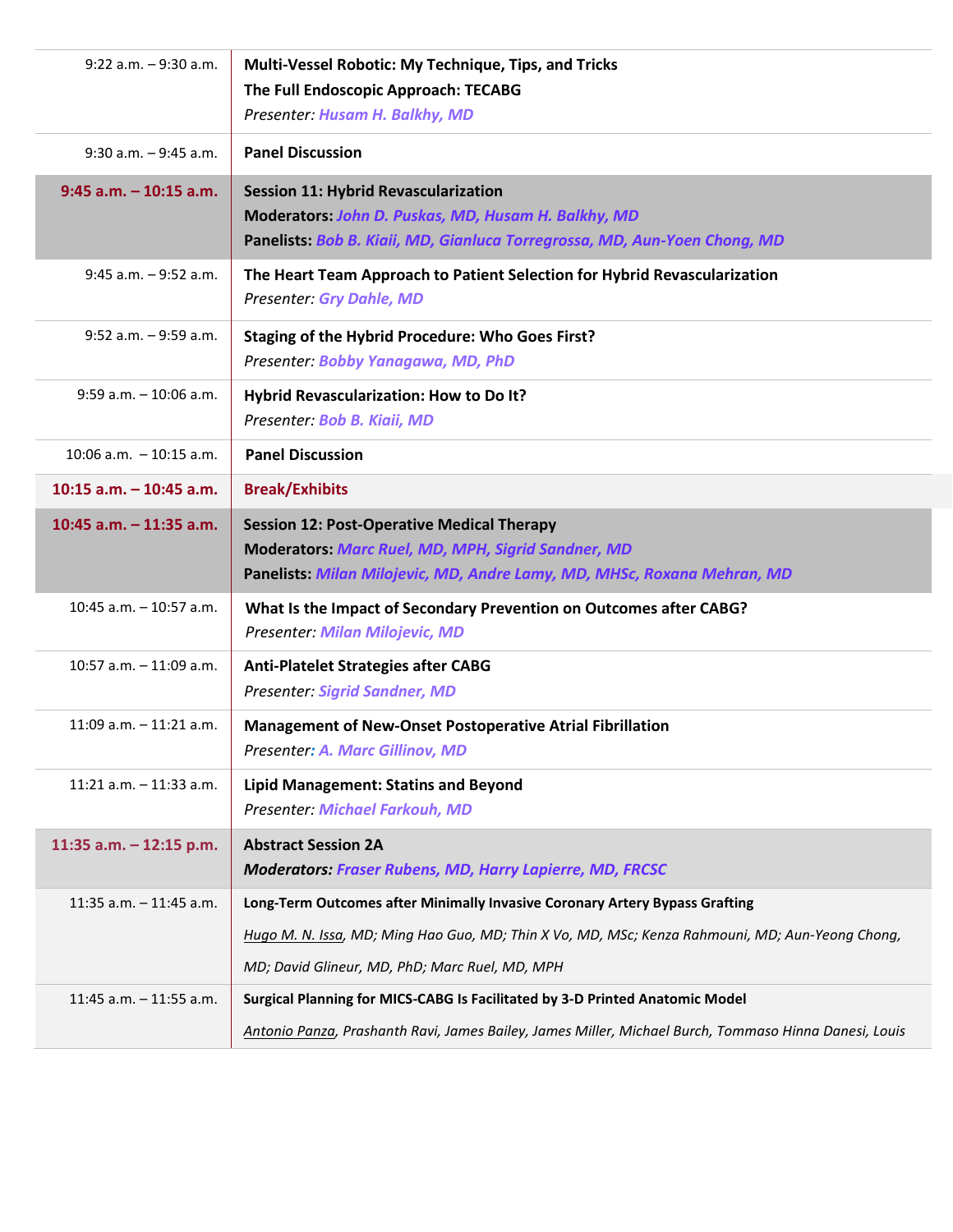|                            | Louis, Frank Rybicki                                                                                                                                                                                                                                  |
|----------------------------|-------------------------------------------------------------------------------------------------------------------------------------------------------------------------------------------------------------------------------------------------------|
| 11:55 a.m. - 12:05 p.m.    | Comparison of Complete Surgical Revascularization or Hybrid Coronary Revascularization with MICS<br><b>CABG</b>                                                                                                                                       |
|                            | Ming Hao Guo, Thin X Vo; Hugo Issa; Kyra Horsthuis; Kenza Rahmouni; Aun-Yeong Chong; David Glineur;<br>Marc Ruel, MD, MPH                                                                                                                             |
| 12:05 p.m. $-$ 12:15 p.m.  | <b>Concomitant Anaortic OPCAB and TAVR for High-Risk Patients</b>                                                                                                                                                                                     |
|                            | Ammu Vijayakumar, MD, Michael Vallely, MD, PhD, Bryan Whitson, MD, PhD, Scott Lilly, MD, Dean<br>Boudoulas, MD                                                                                                                                        |
| 11:35 a.m. - 12:45 p.m.    | <b>Abstract Session 2B</b>                                                                                                                                                                                                                            |
|                            | Moderators: Teresa Kieser, MD, PhD, Hiroyuki Nakajima, MD                                                                                                                                                                                             |
| 11:35 a.m. $-$ 11:45 a.m.  | Novel Machine Learning Technique Defines Patients Who Benefit from Off-Pump CABG                                                                                                                                                                      |
|                            | Keith A. Dufendach, M.D., Chirag Nagpal, M.S., Willa Potosnak, Artur Dubrawski, Ph.D., David Kaczorowski,<br>M.D                                                                                                                                      |
| $11:45$ a.m. $-11:55$ a.m. | Enhanced Recovery after Coronary Surgery: Novel Education Software Platform to Improve Patient<br><b>Outcomes</b>                                                                                                                                     |
|                            | Aaron Tipton, MD; Craig Jarrett, MD; Alan Markowitz, MD; Kelsey Gray, MD; Omar Hussain, MD; Christian<br>Baeza, MD; Yakov Elgudin, MD, PhD; Yasir Abu-Omar, MD; Pablo Ruda Vega, MD; Joseph Sabik III, MD;<br>Mark Pelletier, MD; Gregory Rushing, MD |
| 11:55 a.m. $-$ 12:05 p.m.  | Prospective STS Scoring with "High-Risk Pause" Drives Surgeon Collaboration and Decreases Risk Profiles<br>among CABG Patients                                                                                                                        |
|                            | Gar Allen, Scott Silvestry, Kevin Accola, George Palmer, Linda Bogar, Lara Crown, Jodie Giambarberee,<br>Elizabeth Purington                                                                                                                          |
| 12:05 p.m. $-$ 12:15 p.m.  | Long-Term Outcomes of Childhood Surgical Intervention for Coronary Artery Lesions Related to Kawasaki<br><b>Disease</b>                                                                                                                               |
|                            | Yoshikatsu Saiki, Kota Itagaki, Kay Maeda, Koti Ito, Yusuke Suzuki, Shintaro Katahira, Tomoyuki Suzuki, Goro<br>Takahashi, Kiichiro Kumagai                                                                                                           |
| 12:15 p.m. $-$ 12:25 p.m.  | <b>Coronary Artery Bypass Grafting for Patients with Unstable Angina Pectoris</b>                                                                                                                                                                     |
|                            | Olena Gogayeva, Anatolii Rudenko, Vasyl Lazoryshynets                                                                                                                                                                                                 |
| 12:25 p.m. - 12:35 p.m.    | Closed Chest Bypass between the Internal Mammary Artery and the Coronary Heart Artery Beating<br>through a Novel Medical Device                                                                                                                       |
|                            | Nelson Rene Torales, Rodrigo De Souza                                                                                                                                                                                                                 |
| 12:35 p.m. - 12:45 p.m.    | Immediate Post-operative Outcomes of Off-Pump vs. On-Pump Coronary Artery Bypass Graft in Patients<br>with Left Main Disease                                                                                                                          |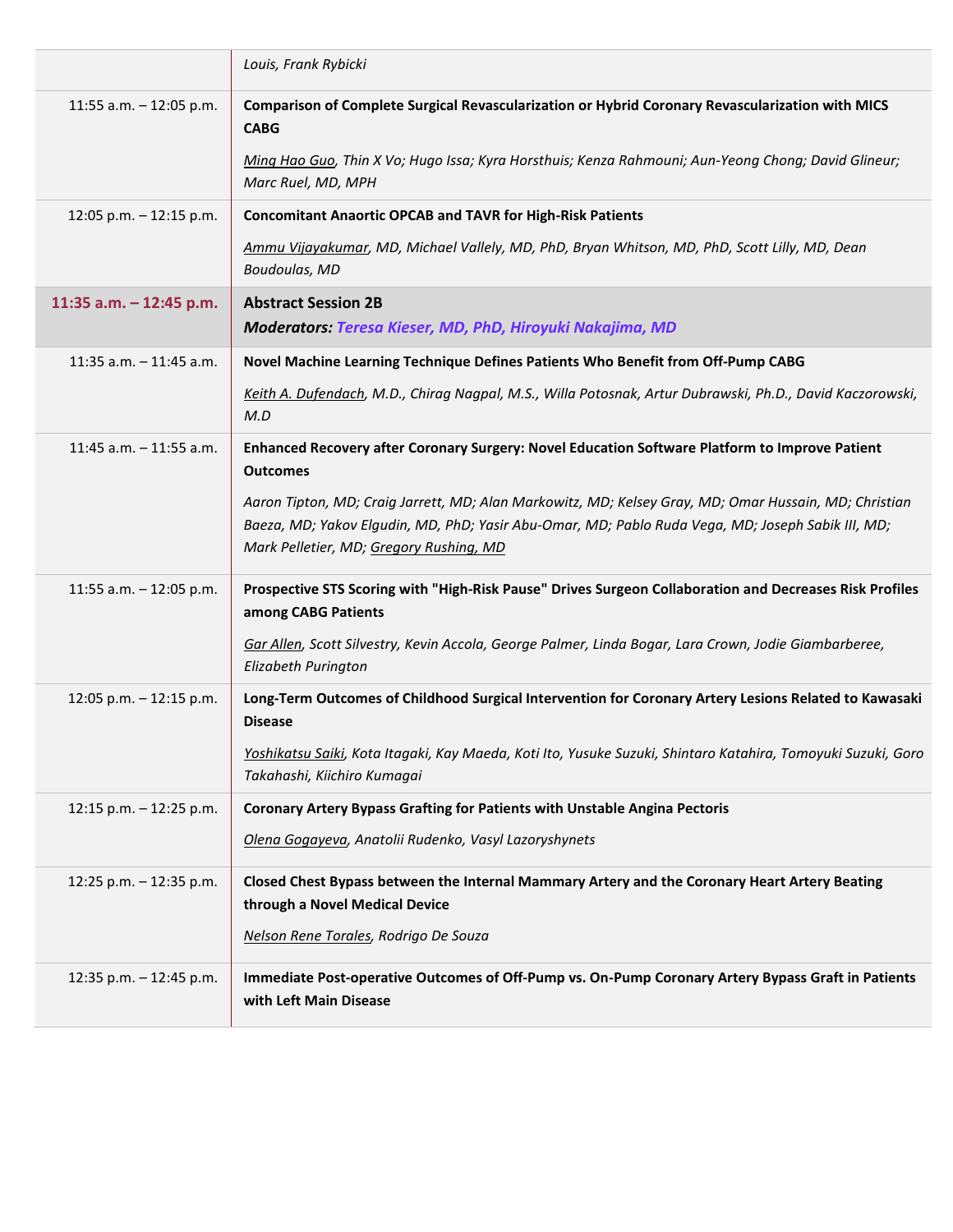|                          | Stella Aprilia, MD, Tri W. Soetisna, MD, MHA, PhD, Dudy A. Hanafy, MD, MHA, PhD, Ni Made Ayu S.<br>Damayanti, MD, Jason E. Solihin, MD, Maria Felinsianita, MD, Dicky A. Wartono, MD, Amin Tjubandi, MD,<br>Bagus Herlambang, MD, PhD, Sugisman |
|--------------------------|-------------------------------------------------------------------------------------------------------------------------------------------------------------------------------------------------------------------------------------------------|
| 12:15 p.m. $-$ 1:00 p.m. | <b>Networking lunch</b>                                                                                                                                                                                                                         |
| 1:00 p.m. $-$ 1:40 p.m.  | <b>Keynote Lectures: Answering the Next Big Research Questions in Coronary Surgery</b><br>Panelists: Marc Ruel, MD, MPH, Joseph F. Sabik III, MD, Michael Farkouh, MD, A. Marc Gillinov,<br><b>MD, Roxana Mehran, MD</b>                        |
| 1:00 p.m. $-$ 1:15 p.m.  | <b>Randomized Clinical Trials</b><br>Presenter: Mario F.L. Gaudino, MD, PhD                                                                                                                                                                     |
| 1:15 p.m. $-$ 1:30 p.m.  | <b>Big Data Analysis: Databases and Clinical Registries</b><br><b>Presenter: Louise Sun</b>                                                                                                                                                     |
| 1:30 p.m. $-$ 1:40 p.m.  | <b>Panel Discussion</b>                                                                                                                                                                                                                         |
| 1:40 p.m. $-$ 2:20 p.m.  | <b>Abstract Session 3</b><br><b>Moderator: Umberto Benedetto, Michael Vallely</b>                                                                                                                                                               |

| 1:40 p.m. $-$ 1:50 p.m.  | Characteristics of Postoperative Atrial Fibrillation After Cardiac Surgery and the Effect of Posterior<br>Pericardiotomy: A Post-hoc Analysis of the PALACS Trial                                                                                                    |
|--------------------------|----------------------------------------------------------------------------------------------------------------------------------------------------------------------------------------------------------------------------------------------------------------------|
|                          | Giovanni J Soletti, Roberto Perezgrovas-Olaria, David Chadow, Christopher Lau, Mohamed Rahouma,<br>Gianmarco Cancelli, Lisa Q Rong, Marc Gillinov, Niv Ad, Michael DiMaio, Tommaso Sanna, Stephen Fremes,<br>Filippo Crea, Leonard Girardi, Mario Gaudino            |
| 1:50 p.m. $- 2:00$ p.m.  | Nationwide Analysis of Readmissions after Surgical Coronary Revascularization: Is There a Price to Pay for<br><b>Early Discharge?</b>                                                                                                                                |
|                          | Craig M. Jarrett, MD, MBA, Matt Janko, MD, Aaron Tipton, MD, Marc Pelletier, MD, Greg Rushing, MD,<br>Kelsey Gray, MD, Omar Hussian, MD, Yasir Abu-Omar, MD, Cristian Baeza, MD, Yakov Elgudin, MD, Alan<br>Markowitz, MD, Pablo Ruda-Vega, MD, Joseph Sabik III, MD |
| $2:00$ p.m. $-2:10$ p.m. | Coronary Artery Bypass Surgery for Acute Coronary Syndrome: A Network Meta-analysis of On-Pump<br><b>Cardioplegic Arrest, Off-Pump and On-Pump Beating Heart Strategies</b><br>Bridget Hwang, Michael L. Williams, David H. Tian, Tristan D. Yan, Martin Misfeld     |
| $2:10$ p.m. $-2:20$ p.m. | Minimally Invasive Off-Pump Anaortic Coronary Artery Bypass (MACAB)<br>Ilhan Mavioglu, Michael Vallely                                                                                                                                                               |
| $2:20$ p.m. $-3:35$ p.m. | Session 13: A Case-Based, Patient-Centered Approach to Challenges in Coronary Surgery<br><b>Moderators: Patrick Myers, MD, Joseph F. Sabik III, MD</b><br>Panelists: Torsten Doenst, MD, PhD, Duke E. Cameron, MD, Elaine Tseng, MD                                  |